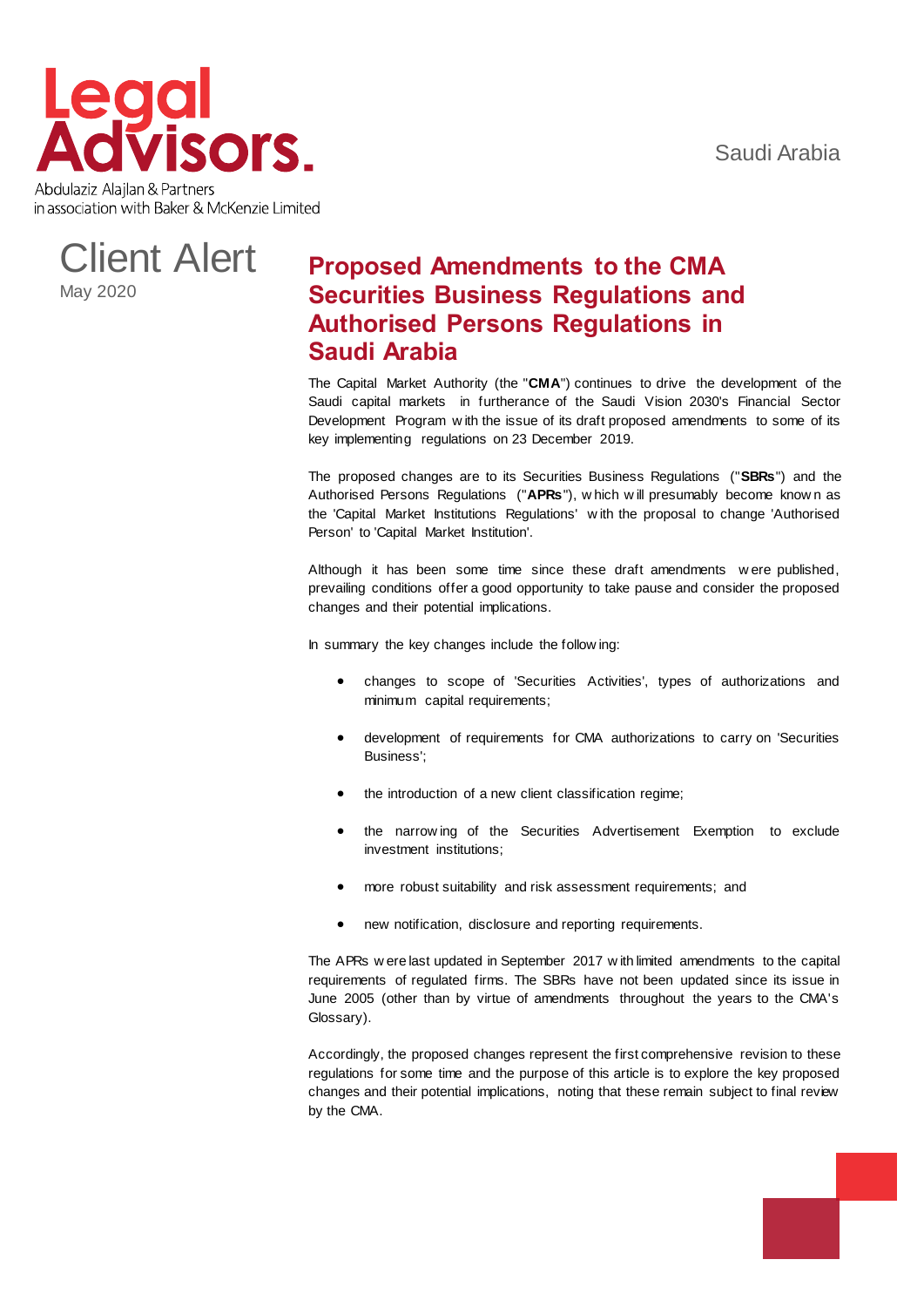

We have outlined a sample of such proposed changes below:

#### **1. Proposed Changes to the scope of 'Securities Activities', types of authorizations and minimum capital requirements**

Of the changes to the scope of certain categories of 'Securities Activities', perhaps the most significant is the expansion of the 'Advising' activity to include "*financial planning or wealth management*". How ever, no definitions have been proposed for these terms. The concepts of financial planning and w ealth management have generally been taken to include activities such as structuring advice in relation to establishing trusts and other investment vehicles, as w ell as succession and taxation planning, w hich has been understood not to involve securities. Accordingly, the proposed expansion of 'Advising' may have significant implications for those w ho have previously understood that such services w ere not regulated by the CMA. Further clarification from the CMA w ill be needed in this regard.

Whilst the minimum capital of SAR 20 million for 'Managing Investments and Operating Funds' w ill be retained, a minimum annual expenditure based capital requirement is proposed for 'Managing Investments'. The proposed removal of 'Managing' activity licenses for 'Managing Private Non-Real Estate Investments Funds' and 'Managing Sophisticated Investor Portfolios" (introduced in October 2017 to encourage 'Managing' license activities) mentioned above, w ould also see the removal of the minimum capital requirement for SAR 5 million for those activities.

The minimum annual expenditure requirement is also proposed to apply to 'Arranging' (currently SAR 2 million) and 'Advising' (currently SAR 400,000).

#### **2. Development of Requirements for CMA Authorizations to carry on Securities Business**

The proposed amendments to Annex 3.1 (w hich outline license/authorization requirements) remove a significant number of requirements for authorization for those applicants w hose activities w ill be limited to 'Managing Investments', 'Arranging' and 'Advising'. These include terms of business, systems and controls requirements (other than anti-money laundering and anti-terrorism financing procedures) and outsourcing agreements, amongsts others.

The proposed amendments to Annex 3.1 also includes the addition of a number of new requirements such as (i) the availability of appropriate technical systems, (ii) the availability of appropriate w ork facilities, including offices and support services, and (iii) a w ebsite in Arabic language disclosing any information specified by the CMA.

Whilst the Arabic language w ebsite requirements marks a clear new change w hich Authorised Persons that are branches of foreign (i.e. non-Saudi) companies may particularly need to address, it remains to be seen w hat w ill constitute the CMA's expectations w ith regards to "*appropriate*" technical systems and w ork facilities.

#### **3. Proposed Change to Client Classification and potential implications**

One of the most significant changes, w ith perhaps some of the most far reaching practical implications, is the proposed change to the client classification. It is now proposed that clients be classified as either:

**a retail client** - any client w ho is not a qualified client or an institutional client;